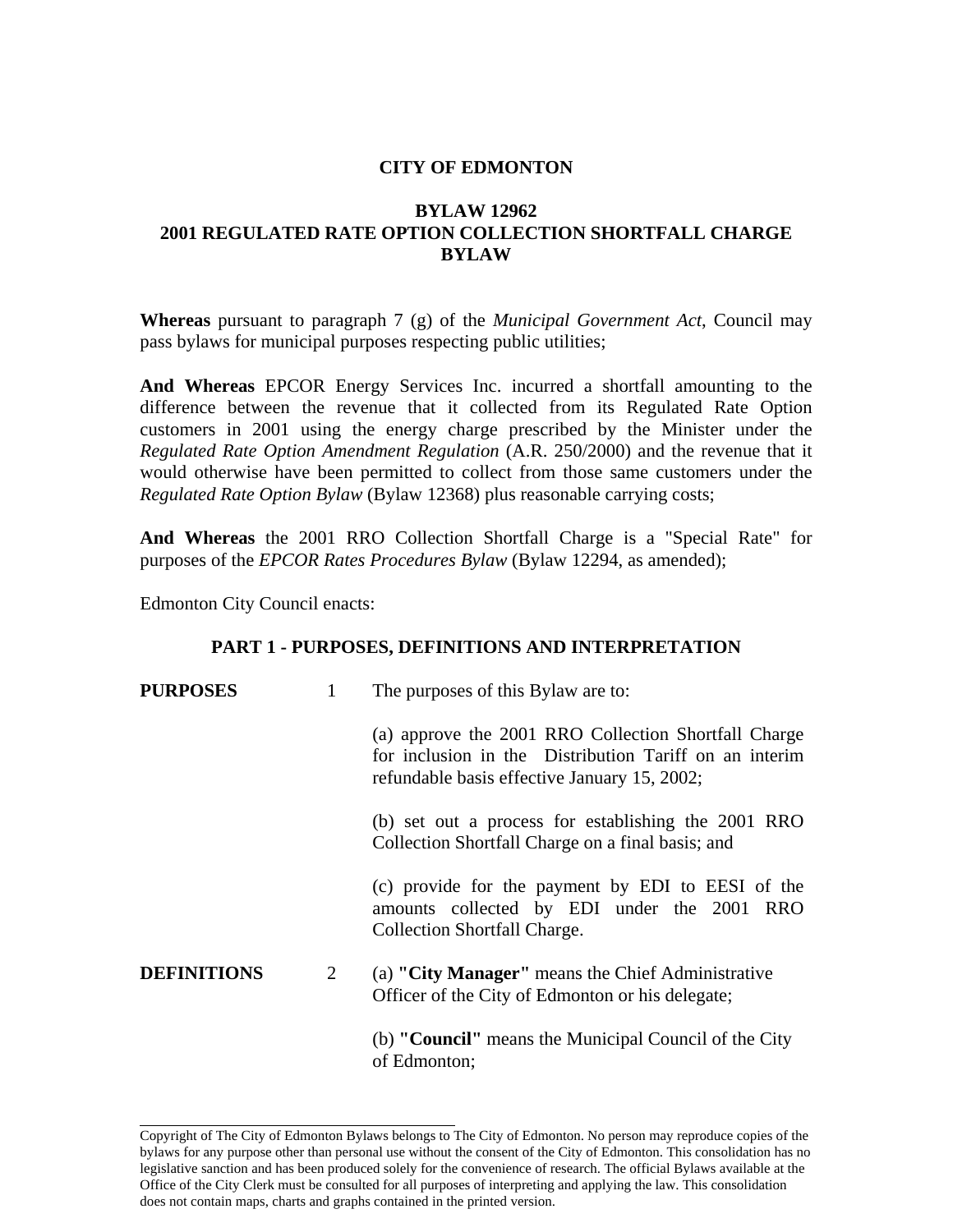(c) **"Distribution Tariff"** means the EDI Distribution Tariff as approved by Council in the *Distribution Tariff Bylaw* (Bylaw 12367, as amended);

(d) **"EDI"** means EPCOR Distribution Inc.;

(e) **"EESI"** means EPCOR Energy Services Inc.;

(f) **"EPCOR Rates Procedures Bylaw"** means Bylaw 12294, as amended;

(g) **"EUB"** means the Alberta Energy and Utilities Board;

(h) **"EUB Application"** means the EESI application to the EUB dated December 20, 2001 pursuant to the RRO Regulation for review of the amount prescribed by the Minister and for various recommendations to Council;

(i) **"EUB Final Recommendations"** the final recommendations of the EUB to Council resulting from the EUB Application;

(j) **"Final Rate Schedule"** means the Rate Schedule substituted for the Interim Rate Schedule in the Distribution Tariff pursuant to paragraph 10(a) or paragraph 11(a) of this Bylaw;

(k) **"Interim Rate Schedule"** means the Rate Schedule a copy of which is attached as Schedule "A" to this Bylaw;

(l) **"Proposed Rate Schedule"** means the Rate Schedule that is to be filed with the City Manager pursuant to paragraph 8(a) of this Bylaw;

(m) **"RRO"** means Regulated Rate Option;

(n) **"RRO Bylaw"** means Bylaw 12368;

(o) **"RRO Regulation"** means the *Regulated Rate Option Regulation* (A.R. 132/2001); and

(p) **"2001 RRO Collection Shortfall Charge"** means the charge to be collected from customers to recover the

Copyright of The City of Edmonton Bylaws belongs to The City of Edmonton. No person may reproduce copies of the bylaws for any purpose other than personal use without the consent of the City of Edmonton. This consolidation has no legislative sanction and has been produced solely for the convenience of research. The official Bylaws available at the Office of the City Clerk must be consulted for all purposes of interpreting and applying the law. This consolidation does not contain maps, charts and graphs contained in the printed version.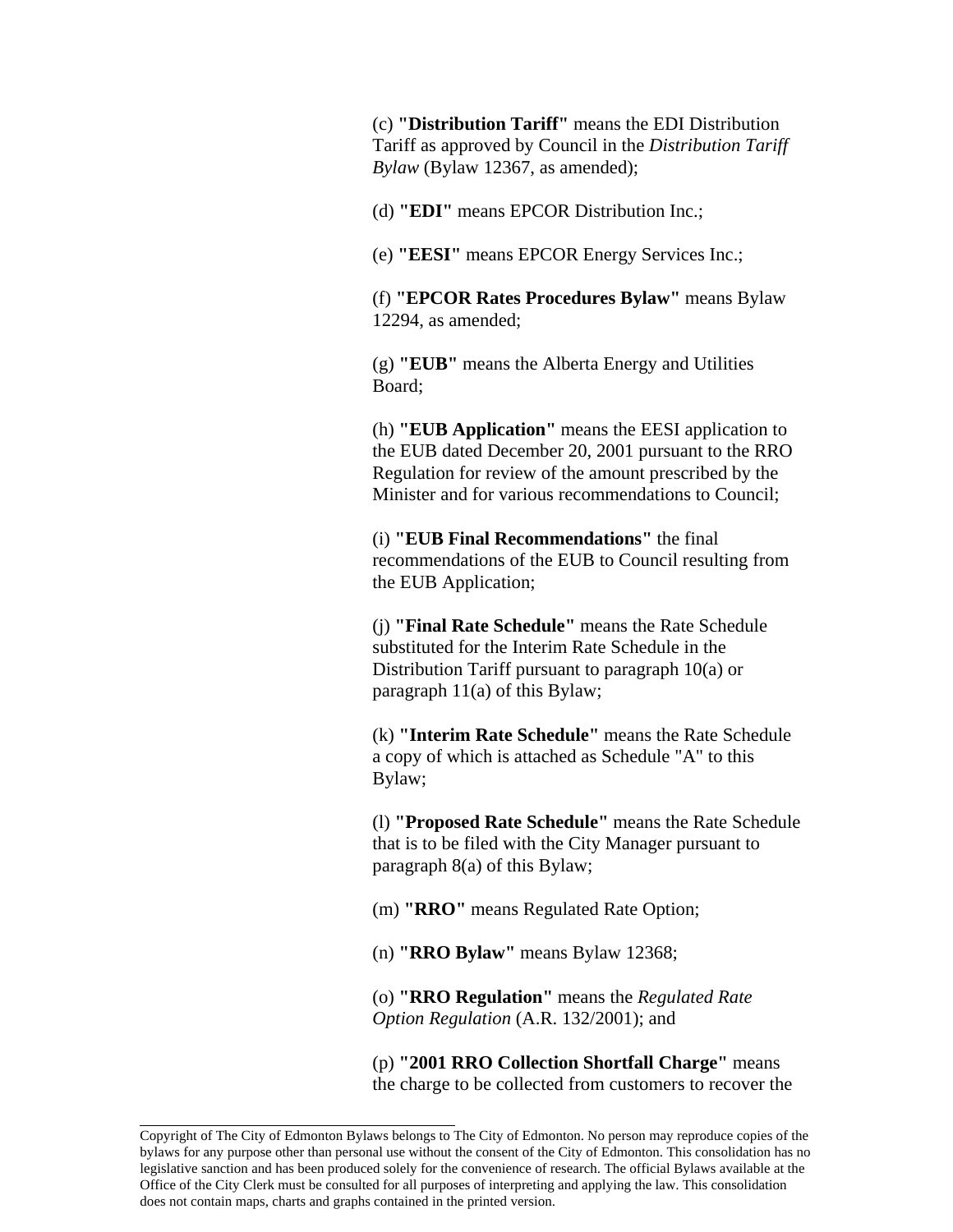difference between the revenue that EESI collected in 2001 using the 11 cents/kW.h energy charge prescribed by the Minister under the *Regulated Rate Option Amendment Regulation* (A.R. 250/2000) and the revenue that EESI would otherwise have been permitted to collect from customers under the RRO Bylaw as well as related carrying costs, all as more particularly described and quantified in the EUB Application.

**INTERPRETATION** 3 The marginal notes and headings in this Bylaw are for reference purposes only.

### **PART II - EFFECTIVE DATE**

**BYLAW**  4 This Bylaw is effective January 15, 2002.

**EFFECTIVE** 

#### **PART III - GENERAL**

| (a) EDI is authorized and shall commence to collect     |  |
|---------------------------------------------------------|--|
| the 2001 RRO Collection Shortfall Charge on an          |  |
| interim and refundable basis effective January 15,      |  |
| 2002 and for such purpose the Interim Rate Schedule     |  |
| is approved for inclusion in the Distribution Tariff on |  |
| an interim refundable basis effective January 15, 2002. |  |
|                                                         |  |

(b) Effective January 15, 2002, EDI shall include the Interim Rate Schedule in the Distribution Tariff.

(c) EDI is authorized to and shall collect the 2001 RRO Collection Shortfall Charge on a final basis in accordance with the provisions of sections 9 through 12 of this Bylaw.

**INTERIM CHARGE EFFECTIVE PERIOD**  6 The Interim Rate Schedule shall remain in effect on an interim and refundable basis until:

> (a) it is replaced by the Final Rate Schedule pursuant to paragraph 10(a) or paragraph 11(a) of this Bylaw, or

> (b) Council amends this Bylaw on application by EESI as contemplated in paragraphs 8(b) or 11(b) of this Bylaw.

Copyright of The City of Edmonton Bylaws belongs to The City of Edmonton. No person may reproduce copies of the bylaws for any purpose other than personal use without the consent of the City of Edmonton. This consolidation has no legislative sanction and has been produced solely for the convenience of research. The official Bylaws available at the Office of the City Clerk must be consulted for all purposes of interpreting and applying the law. This consolidation does not contain maps, charts and graphs contained in the printed version.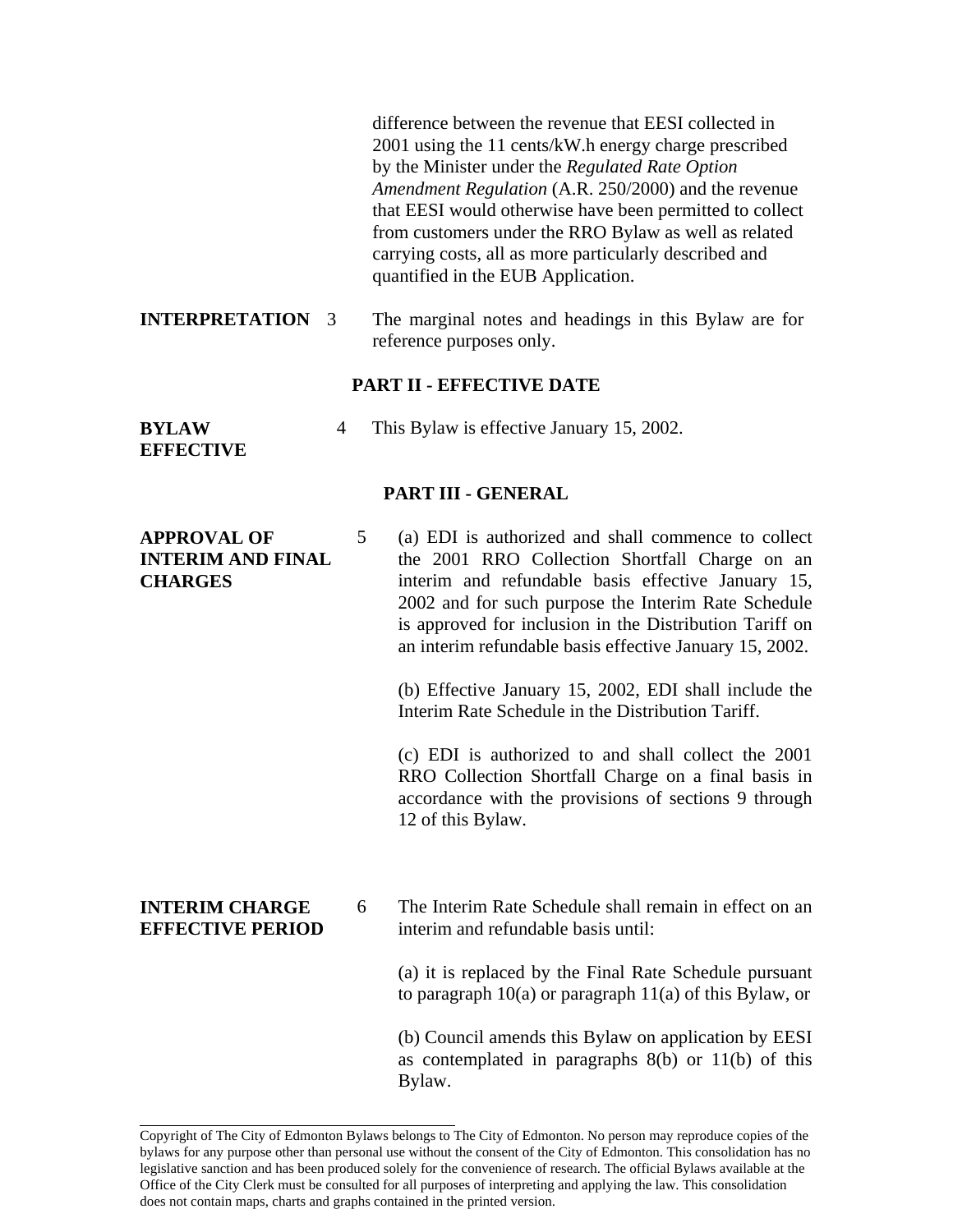**FILING EUB FINAL RECOMMENDATIONS** 

**FINAL CHARGE** 

Immediately after the EUB Final Recommendations are received from the EUB, EESI shall file a copy of the EUB Final Recommendations with the City Manager for information.

**FILING FINAL CHARGE OR NOTICE OF INTENTION TO AMEND BYLAW**  8 Not later than 30 days after the day upon which the EUB Final Recommendations are received from the EUB, EDI shall consult with EESI and:

> (a) with the agreement of EESI file with the City Manager a proposed Rate Schedule that is satisfactory to EESI and that implements the EUB Final Recommendations, or

> (b) if, in the reasonable determination of EESI the EUB Final Recommendations differ in material respects from the recommendations requested in the EUB Application, file with the City Manager a notice that EESI intends to apply to Council in accordance with the EPCOR Rates Procedures Bylaw to amend this Bylaw.

- **CITY MANAGER REVIEW OF FINAL CHARGE**  9 If, pursuant to paragraph 8(a) of this Bylaw, EDI files a Proposed Rate Schedule with the City Manager, then the City Manager shall review the Proposed Rate Schedule to confirm that it correctly implements the EUB Final Recommendations.
- **IMPLEMENTING**  10 The City Manager shall within 7 days after EDI files a Proposed Rate Schedule pursuant to paragraph 8(a) of this Bylaw:

(a) confirm in writing to EDI that the Proposed Rate Schedule correctly implements the EUB Final Recommendations in which event EDI shall immediately substitute it for the Interim Rate Schedule in the Distribution Tariff, or

(b) advise EDI in writing of the specific amendments that the City Manager considers must be made to the Proposed Rate Schedule in order that it correctly implement the EUB Final Recommendations.

Copyright of The City of Edmonton Bylaws belongs to The City of Edmonton. No person may reproduce copies of the bylaws for any purpose other than personal use without the consent of the City of Edmonton. This consolidation has no legislative sanction and has been produced solely for the convenience of research. The official Bylaws available at the Office of the City Clerk must be consulted for all purposes of interpreting and applying the law. This consolidation does not contain maps, charts and graphs contained in the printed version.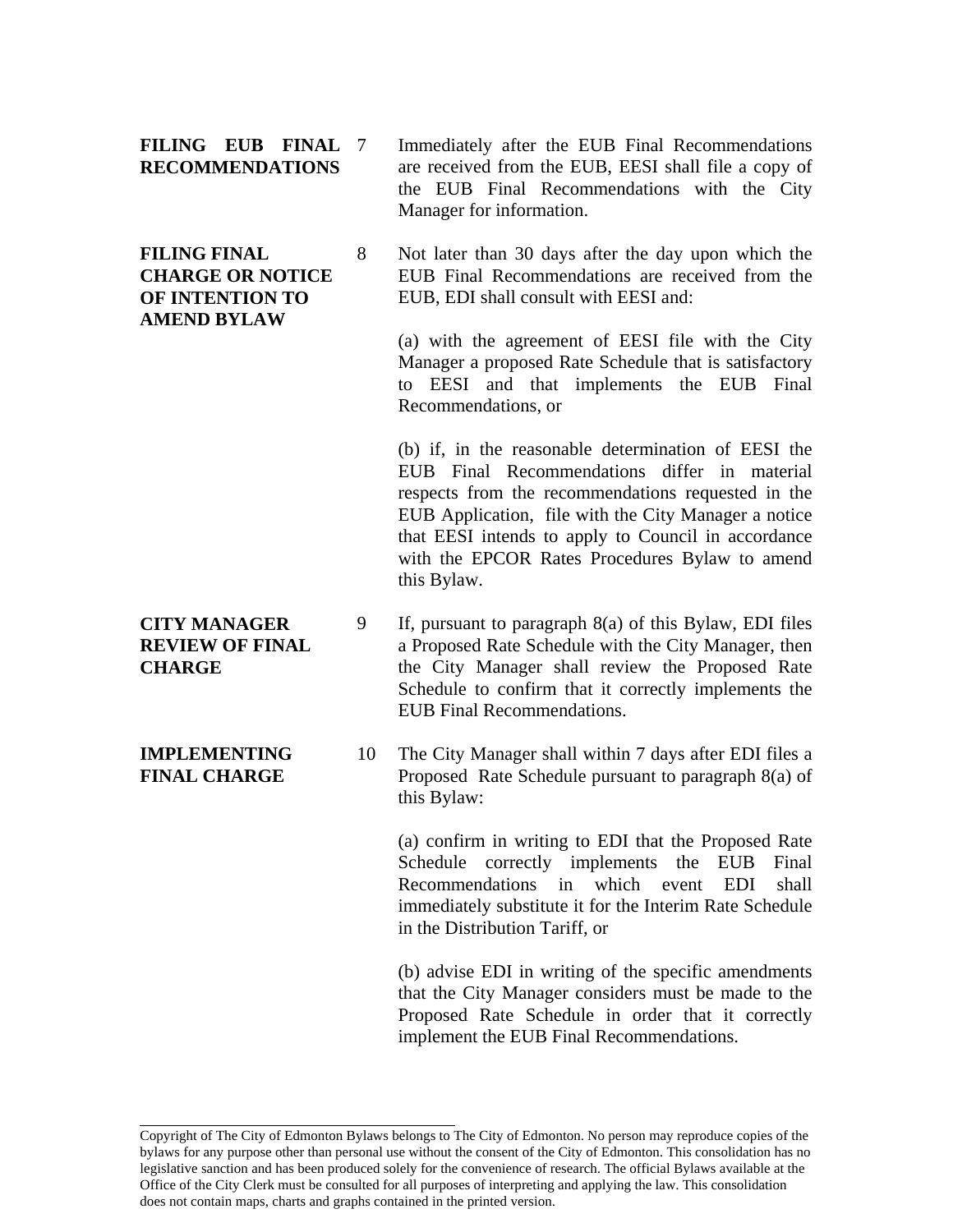11 If, pursuant to paragraph 10(b) of this Bylaw, the City Manager advises EDI that amendments are required to the Proposed Rate Schedule, then EDI shall within 7 days after receiving such advice from the City Manager consult with EESI and:

(a) with the agreement of EESI, revise the Proposed Rate Schedule by making the amendments identified by the City Manager, and then immediately substitute it for the Interim Rate Schedule in the Distribution Tariff, or

(b) file with the City Manager a notice that EESI intends to apply to Council in accordance with the EPCOR Rates Procedures Bylaw to amend this Bylaw.

12 EDI shall, from time to time as required after a Final Rate Schedule is included in the Distribution Tariff pursuant to this Bylaw, and with the prior agreement of EESI, file with the City Manager for information such revised Final Rate Schedule or Schedules as may be required or desirable in order to collect from or refund to customers as appropriate differences between the interim and final 2001 RRO Collection Shortfall Charge for each customer Rate Class or in order to otherwise ensure that the 2001 RRO Collection Shortfall Charge collects the appropriate amount from each customer Rate Class. Immediately after filing a revised Final Rate Schedule with the City Manager pursuant to this section, EDI shall substitute such revised Final Rate Schedule for any Final Rate Schedule previously included in the Distribution Tariff pursuant to this Bylaw.

**APPLICATION TO AMEND BYLAW**  13 If, pursuant to paragraph 8(b) or paragraph 11(b) of this Bylaw, EDI files a notice that EESI intends to apply to Council to amend this Bylaw, then EESI shall make such application at the earliest reasonable opportunity.

## **UPDATES AND ADJUSTMENTS TO CHARGE**

Copyright of The City of Edmonton Bylaws belongs to The City of Edmonton. No person may reproduce copies of the bylaws for any purpose other than personal use without the consent of the City of Edmonton. This consolidation has no legislative sanction and has been produced solely for the convenience of research. The official Bylaws available at the Office of the City Clerk must be consulted for all purposes of interpreting and applying the law. This consolidation does not contain maps, charts and graphs contained in the printed version.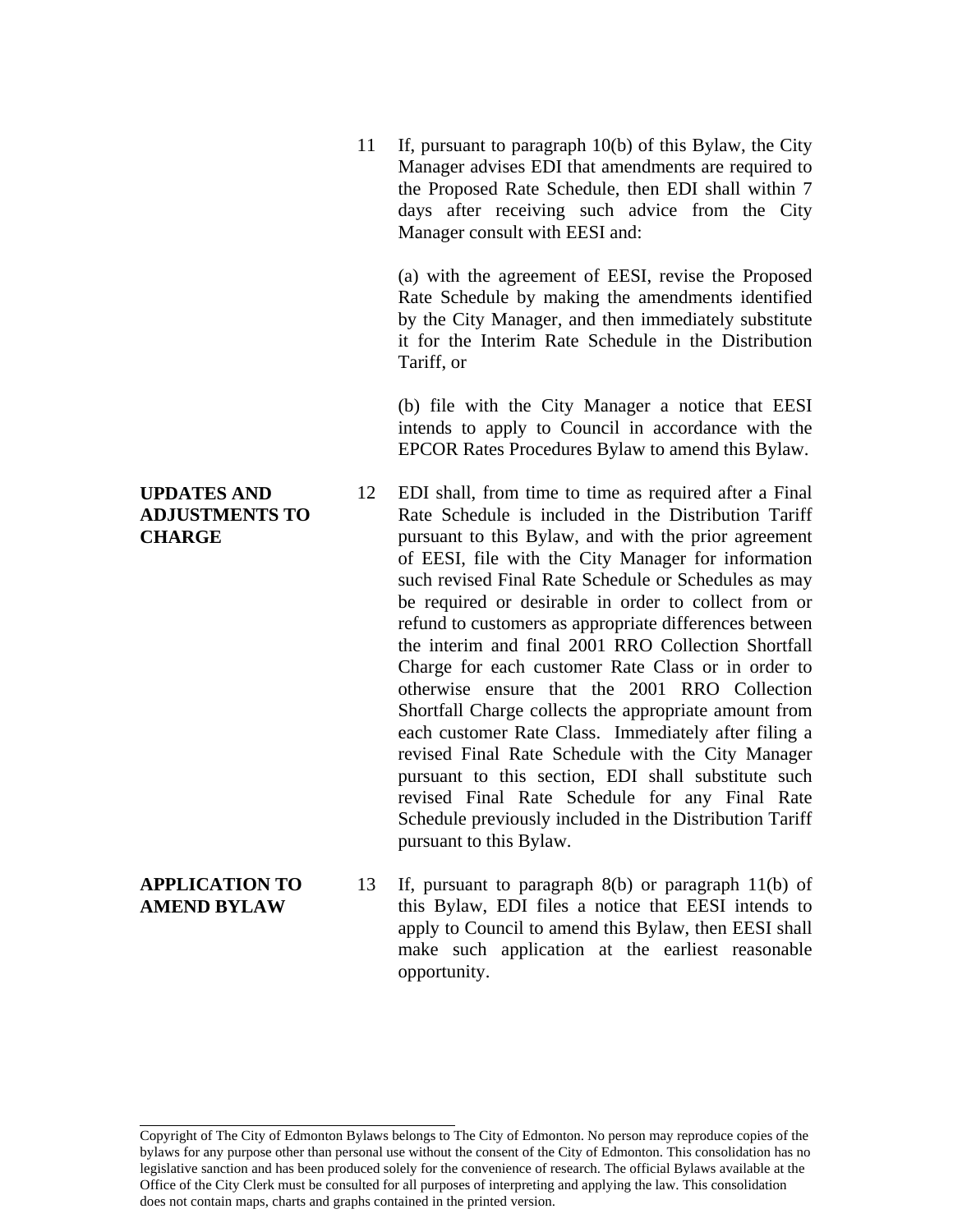**PAYMENT BY EDI TO EESI**  14 EDI shall pay to EESI, in a manner and at times that are agreeable to EESI, all amounts collected by EDI under the Interim Rate Schedule and all amounts collected by EDI under any Final Rate Schedule that is included in the Distribution Tariff pursuant to this Bylaw.

Read a first time this \_\_\_\_\_\_day of January, 2002.

Read a second time this \_\_\_\_\_\_\_day of January, 2002.

Read a third time this \_\_\_\_\_\_\_day of January, 2002.

Signed and Passed this \_\_\_\_\_\_\_day of January, 2002.

# **CITY OF EDMONTON**

\_\_\_\_\_\_\_\_\_\_\_\_\_\_\_\_\_\_\_\_\_\_\_\_\_\_\_\_\_\_\_

\_\_\_\_\_\_\_\_\_\_\_\_\_\_\_\_\_\_\_\_\_\_\_\_\_\_\_\_\_\_\_

MAYOR

CITY CLERK

Copyright of The City of Edmonton Bylaws belongs to The City of Edmonton. No person may reproduce copies of the bylaws for any purpose other than personal use without the consent of the City of Edmonton. This consolidation has no legislative sanction and has been produced solely for the convenience of research. The official Bylaws available at the Office of the City Clerk must be consulted for all purposes of interpreting and applying the law. This consolidation does not contain maps, charts and graphs contained in the printed version.